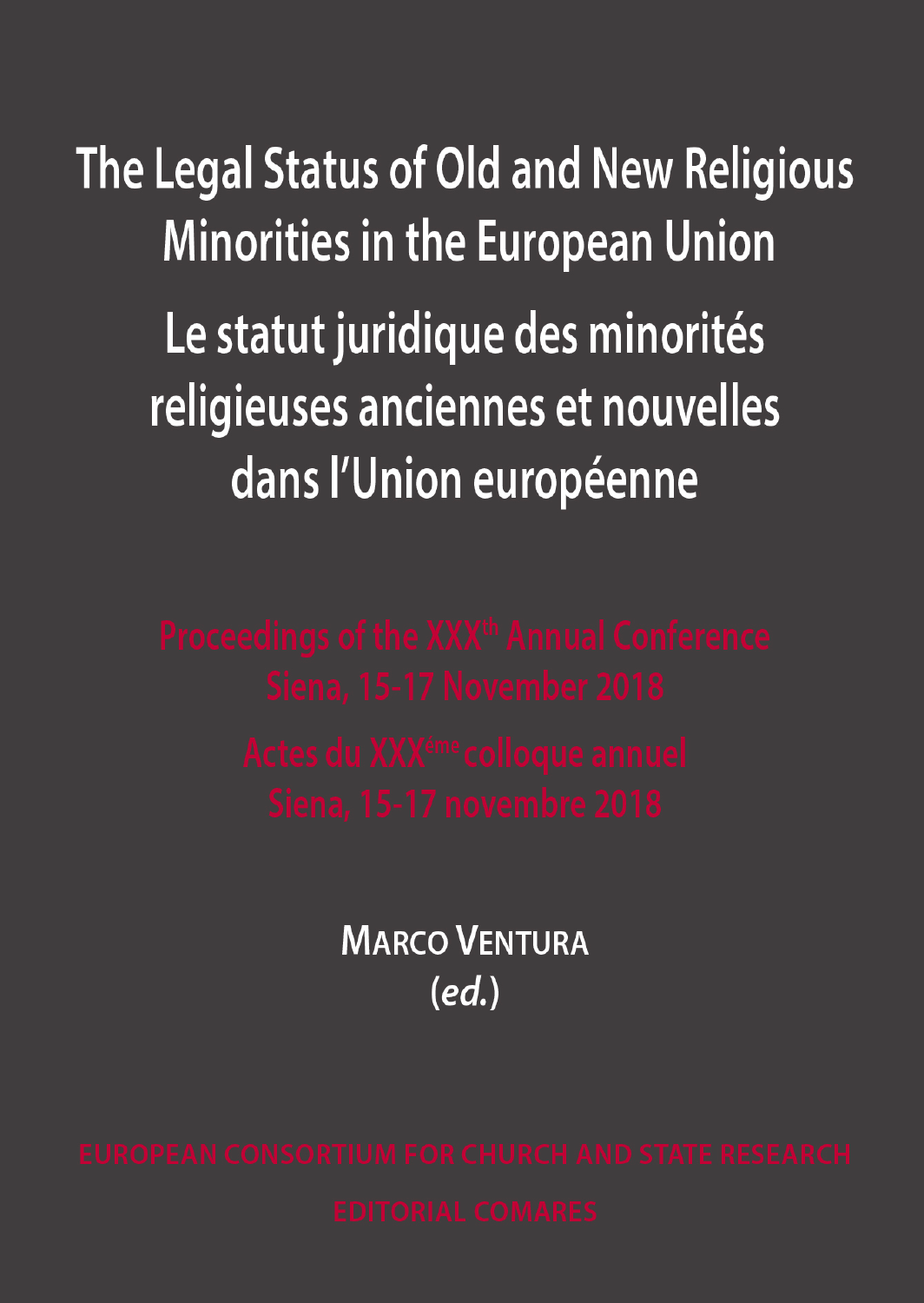## **The Legal Status of Old and New Religious Minorities in the European Union**

**Le statut juridique des minorités religieuses anciennes et nouvelles dans l'Union européenne**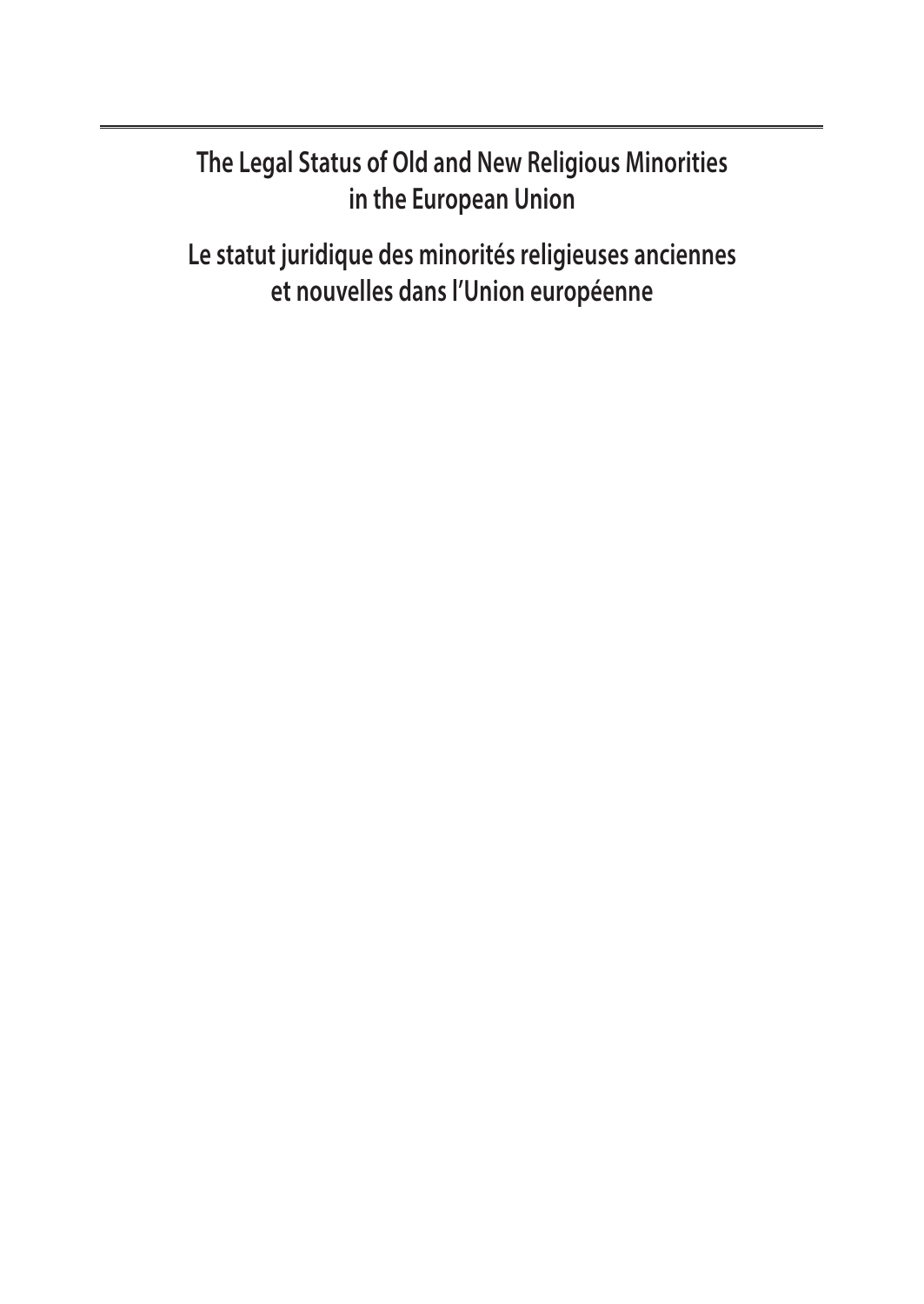# **The Legal Status of Old and New Religious Minorities in the European Union**

## **Le statut juridique des minorités religieuses anciennes et nouvelles dans l'Union européenne**

*Proceedings of the XXXth Annual Conference Siena, 15-17 November 2018*

> *Actes du XXXème colloque annuel Siena, 15-17 novembre 2018*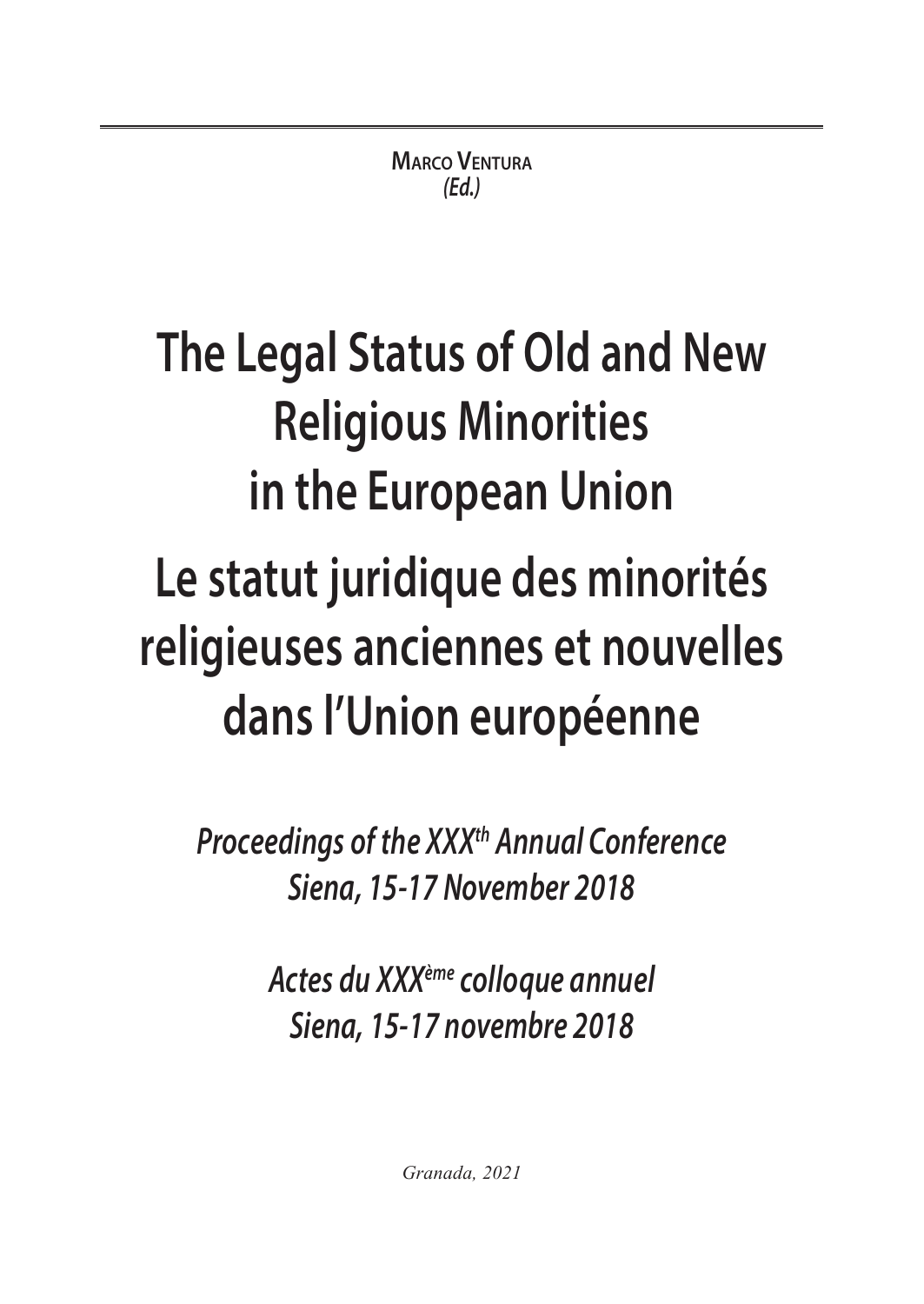### European Consortium for Church and State Research Editorial Comares

#### WITH THE CONTRIBUTION OF

Università degli studi di Siena Dipartimento di Giurisprudenza

Fondazione Bruno Kessler, Trento Centro per le Scienze Religiose

and

Centro Studi e Rivista Confronti

La Chiesa di Gesù Cristo dei Santi degli Ultimi Giorni

Unione Cristiana Evangelica Battista d'Italia

Unione Induista Italiana – Sanatana Dharma Samgha

Unione Italiana delle Chiese Cristiane Avventiste del Settimo Giorno

*This publication is a product of the Italian Ministry of University and Research 2017 PRIN project Representing religious diversity in Europe: past and present & features*

*Co-funded by the Erasmus+ Programme of the European Union, Jean Monnet Actions - Project - Boosting European Security Law and Policy: Focus on flows of migrants, data security and movement of capitals*



*Maquetación: Miriam L. Puerta*

© Los autores

© Editorial Comares, 2021 Polígono Juncaril C/ Baza, parcela 208 18220 Albolote (Granada) Tlf.: 958 465 382

www.comares.com • E–mail: libreriacomares@comares.com facebook.com/Comares • twitter.com/comareseditor • instagram.com/editorialcomares

ISBN: 978-84-1369-248-7 • Depósito legal: Gr. 1293/2021

Impresión y encuadernación: COMARES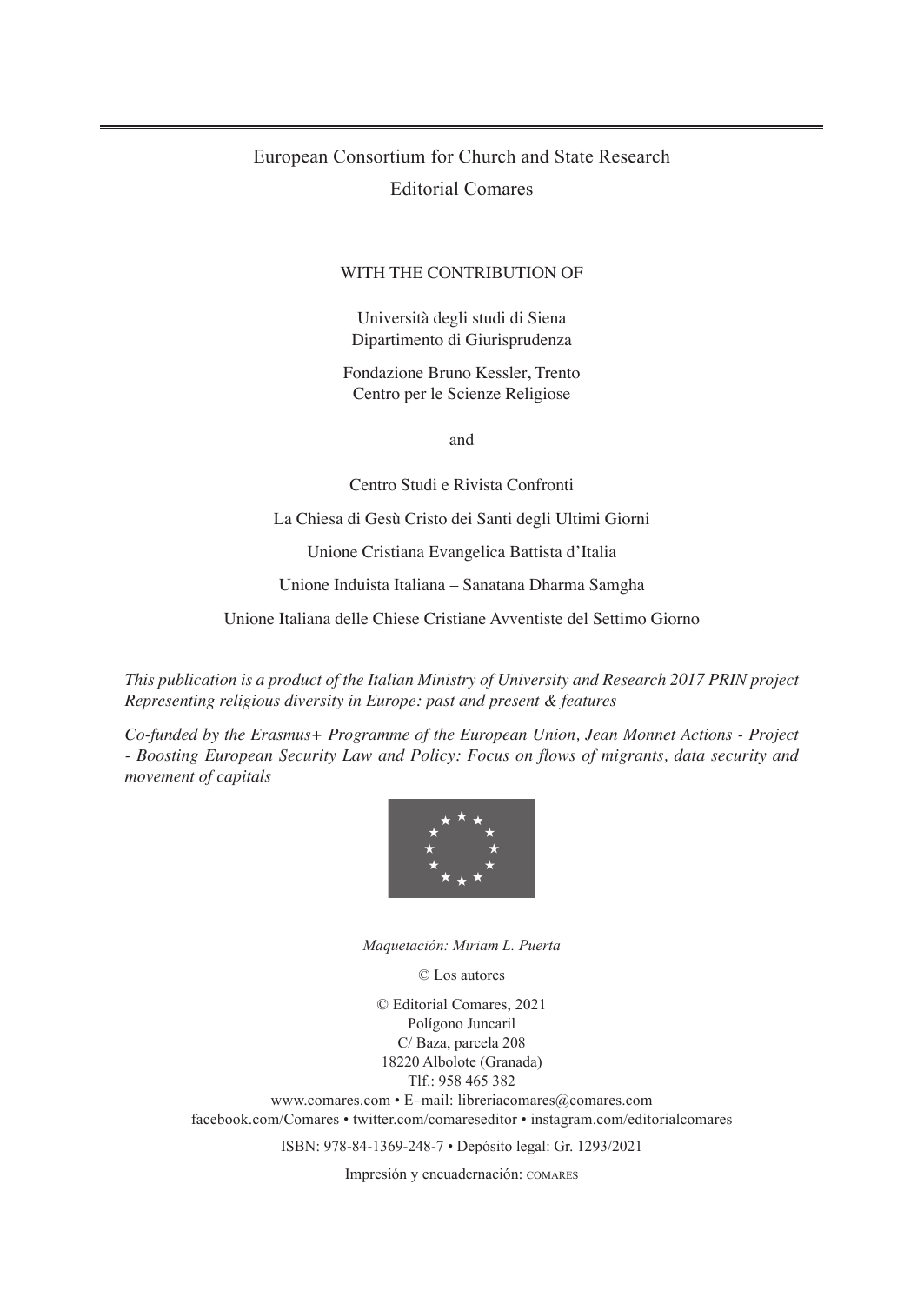*Dedicated to Richard Potz, a scholar deeply committed to the advancement of Church and State research in Europe, a highly esteemed member of the Consortium since 1998, and an emeritus member since 2016*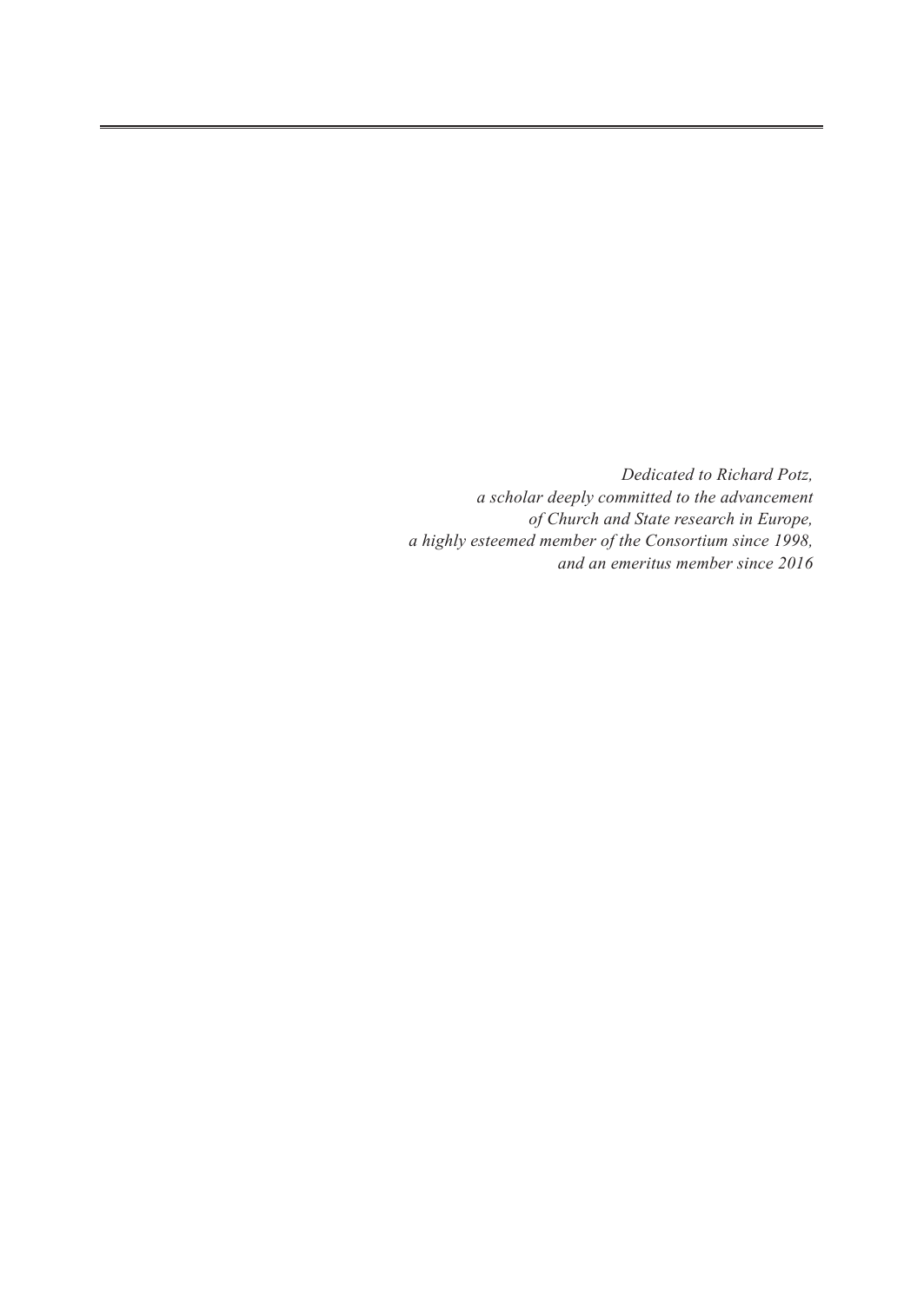## **TABLE OF CONTENTS**

| THE TWO-WAY LEGAL MAKING OF RELIGIOUS MINORITIES. INTRODUCTORY REMARKS 1<br>Marco Ventura                     |    |
|---------------------------------------------------------------------------------------------------------------|----|
| Daniele Ferrari / Marco Ventura                                                                               | 9  |
| INTERNATIONAL AND EUROPEAN PERSPECTIVES                                                                       |    |
| THE PROTECTION AND PROMOTION OF RELIGIOUS MINORITIES IN EU COUNTRIES, A LAW AND RELIGION<br>Silvio Ferrari    | 19 |
| THE STATUS OF RELIGIOUS MINORITIES IN THE EUROPEAN UNION: REFLECTIONS ON SOCIAL AND LEGAL<br>Jeroen Temperman | 35 |
| MINORITIES, MAJORITIES AND THE DIFFICULT TASK OF DEFINITION IN A CHANGING EUROPE<br>Ronan McCrea              | 43 |
| THE PROTECTION OF RELIGIOUS MINORITIES IN EU LAW AND POLICY<br>Michał Rynkowski                               | 49 |
| MAPPING THE LEGAL DEFINITION OF RELIGIOUS MINORITIES IN INTERNATIONAL AND EUROPEAN LAW<br>Daniele Ferrari     | 61 |

#### SOUTHERN AND WESTERN EUROPE

| RECOGNIZED, BUT NOT FULLY APPRECIATED: THE LEGAL STATUS OF RELIGIOUS MINORITIES IN CYPRUS  97 |  |
|-----------------------------------------------------------------------------------------------|--|
| Achilles C. Emilianides                                                                       |  |
|                                                                                               |  |
| Louis Hourmant / Pierre-Henri Prélot                                                          |  |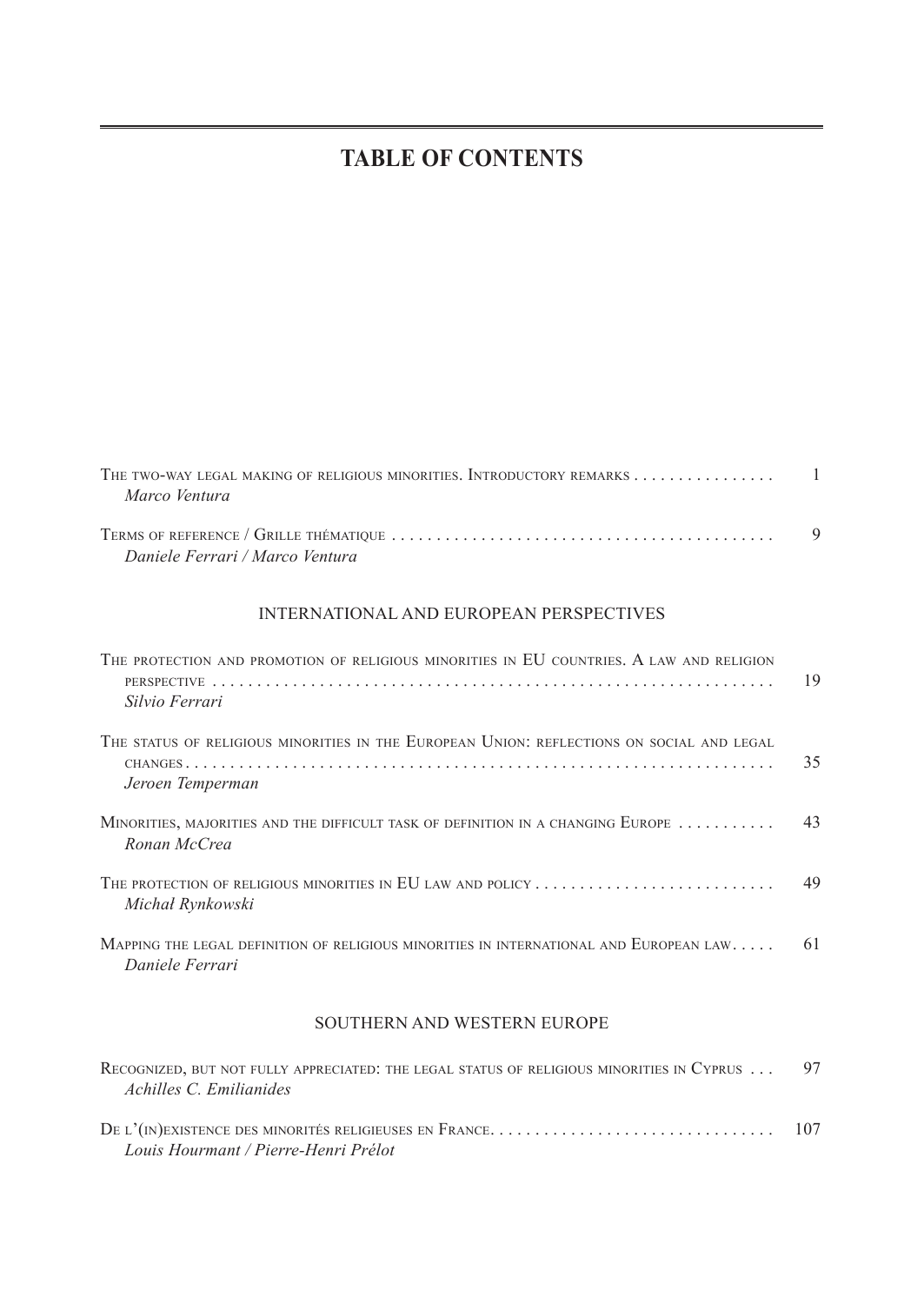| Lina Papadopoulou                                                                                                            |  |
|------------------------------------------------------------------------------------------------------------------------------|--|
| Roberto Mazzola                                                                                                              |  |
| RELIGIOUS MINORITIES IN PORTUGAL. BETWEEN THE SECULAR AND THE POST-SECULAR.  153<br>Jónatas E. M. Machado                    |  |
| LEGAL STATUS OF RELIGIOUS MINORITIES IN SPAIN. THE SAME FUNDAMENTAL RIGHT WITH DIFFERENT REGU-<br>Alejandro Torres Gutiérrez |  |

#### CENTRAL AND EASTERN EUROPE

| COMME À TRAVERS UN KALÉIDOSCOPE : LE STATUT DES MINORITÉS RELIGIEUSES EN AUTRICHE<br>Wolfgang Wieshaider                                          | 185  |
|---------------------------------------------------------------------------------------------------------------------------------------------------|------|
| ALL RELIGIONS IN THE CZECH REPUBLIC ARE MINORITIES BE THEY OLD OR NEW.<br>Jiří Rajmund Tretera / Záboj Horák                                      | 201  |
| Merilin Kiviorg                                                                                                                                   | 209  |
| Balázs Schanda                                                                                                                                    | 221  |
| EQUALITY OF CHURCHES AND ETHNIC AND RELIGIOUS MINORITIES IN PREDOMINANTLY NON-RELIGIOUS LATVIA<br>Ringolds Balodis                                | 233  |
| THE CHALLENGE OF EQUALITY OF RIGHTS: THE LEGAL STATUS OF RELIGIOUS MINORITIES IN POLAND<br>Piotr Stanisz                                          | 2.49 |
| Emanuel Tăvală                                                                                                                                    | 265  |
| <b>NORTHERN EUROPE</b>                                                                                                                            |      |
| Matti Kotiranta                                                                                                                                   | 275  |
| RELIGIOUS MINORITIES IN GERMANY, PRACTICAL LEGAL CHALLENGES ACCORDING TO THE TRIED AN TESTED<br>PRINCIPLES OF GERMAN BASIC LAW.<br>Matthias Pulte | 293  |

| OLD AND NEW RELIGIOUS MINORITIES IN IRELAND: EXAMINING THE IMPACT OF IMMIGRATION ON A NATION |     |
|----------------------------------------------------------------------------------------------|-----|
|                                                                                              | 309 |
| Stephen Farrell                                                                              |     |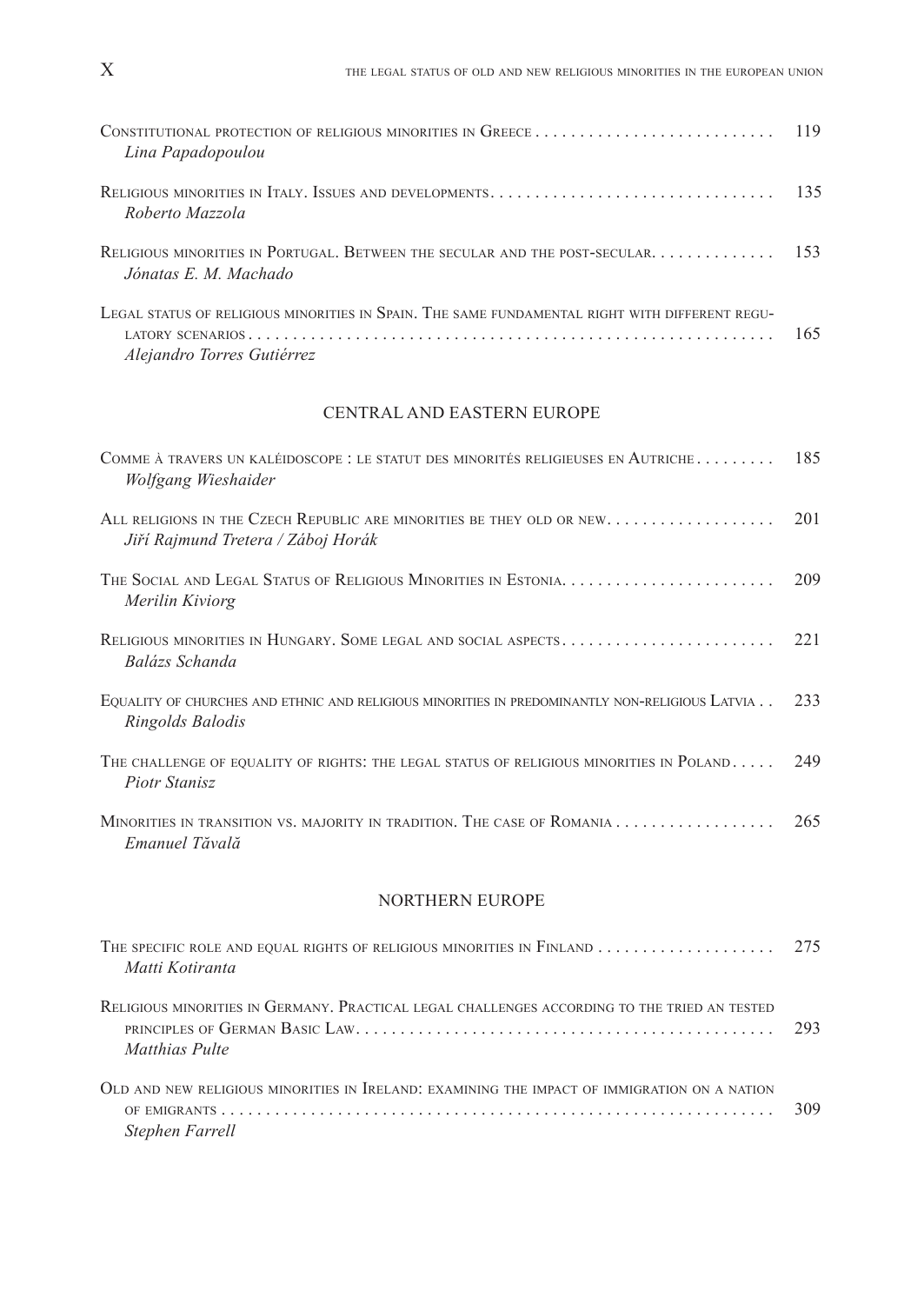| Lars Friedner                                                                                |     |
|----------------------------------------------------------------------------------------------|-----|
| Sophie van Bijsterveld                                                                       |     |
| RELIGIOUS MINORITIES, SECULAR SOCIETY, AND BRITISH BIFOCALISM<br>Norman Doe / Rebecca Riedel | 335 |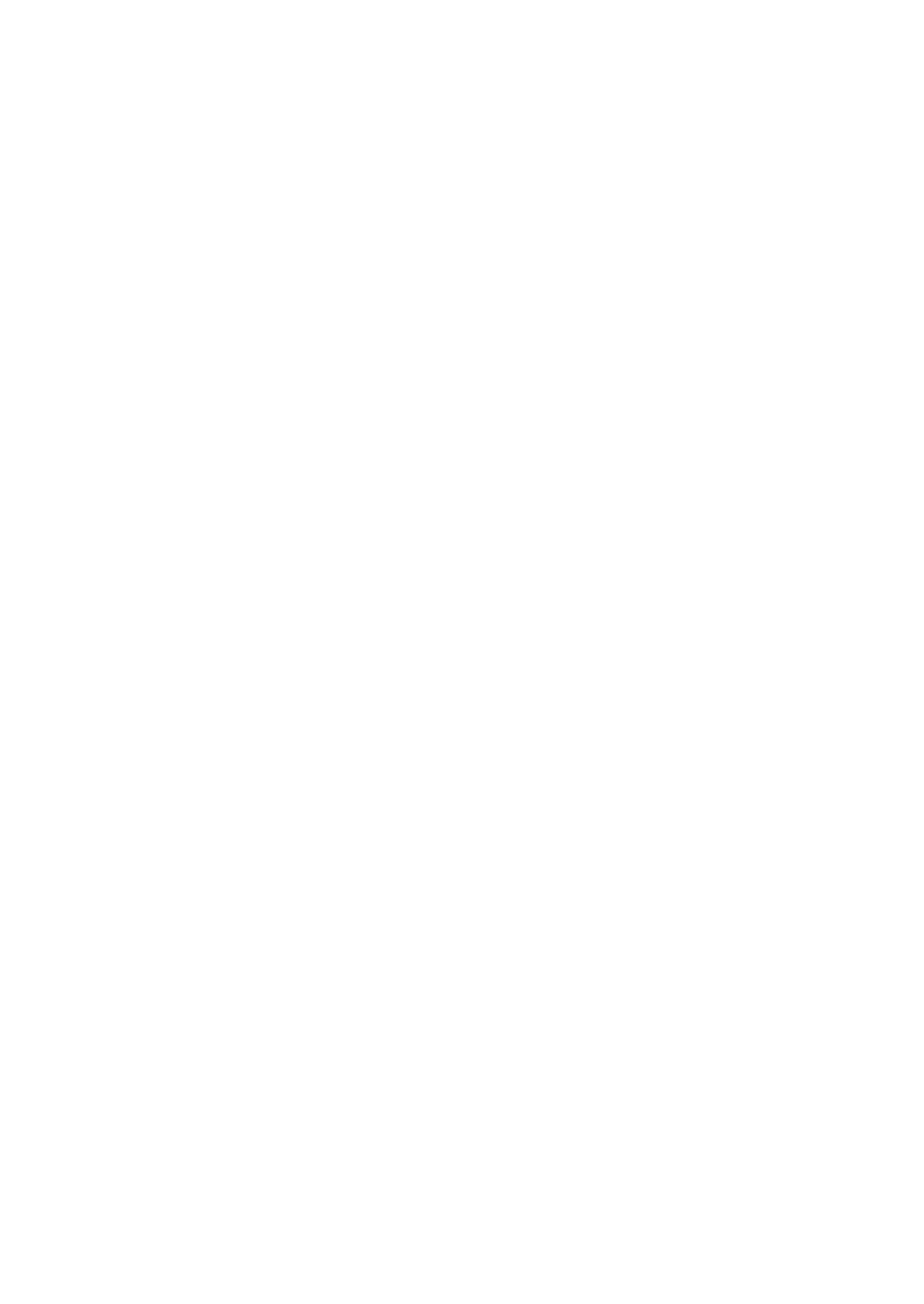## **THE TWO-WAY LEGAL MAKING OF RELIGIOUS MINORITIES. INTRODUCTORY REMARKS**

MARCO VENTURA\*

For the second time in its lifetime, the European Consortium for Church and State Research deals with religious minorities in an explicit and systematic manner. In fact, the meeting in Siena of November 15-17, 2018 on 'The legal status of old and new religious minorities in the European Union', from which this book emanates, took place 25 years after the meeting in Thessaloniki on November 19-20, 1993 on 'The legal status of religious minorities in the countries of the European Union<sup>'1</sup>.

The need to return to the same topic a quarter of a century later stems from the historical threefold change that has occurred in Europe in the social reality of minorities, in the actors' perceptions, discourse and strategies, and in the framing of the very category of religious minorities, in society and the law. Such fundamental change can be looked at from the long period perspective of developments since the  $XIX<sup>th</sup>$  century colonial treaties, or from the recent perspective of social transformations in contemporary Europe. In both perspectives, the category of 'old and new minorities' is crucial.

For the purpose of this book, the expression 'old and new religious minorities' is meant to acknowledge the concern of scholars and actors for those 'new' minorities which, because they originate from recent migration, risk not enjoying the same protection as 'old' minorities. Responding to the concern, and encouraging ambitions, progress in law and policy has made it possible to consider today the equal protection of 'old' and 'new' minorities as an acquis of international human rights law<sup>2</sup>.

\* Università degli studi di Siena; Fondazione Bruno Kessler, Trento; DRES – CNRS, Strasbourg; 2019 Annual President of the European Consortium for Church and State Research.

1 See the proceedings of the meeting: European Consortium for Church and State Research, *The legal status of religious minorities in the countries of the European Union* (Thessaloniki, Sakkoulas and Milano, Giuffrè, 1994). Available online on the website of the Consortium at http://www.churchstate. eu (last visited 15 January 2021).

<sup>2</sup> Fabienne Bretscher provides a clear example in her overview of the protection of new religious minorities in the framework of the European Convention on Human Rights and the UN system, arguing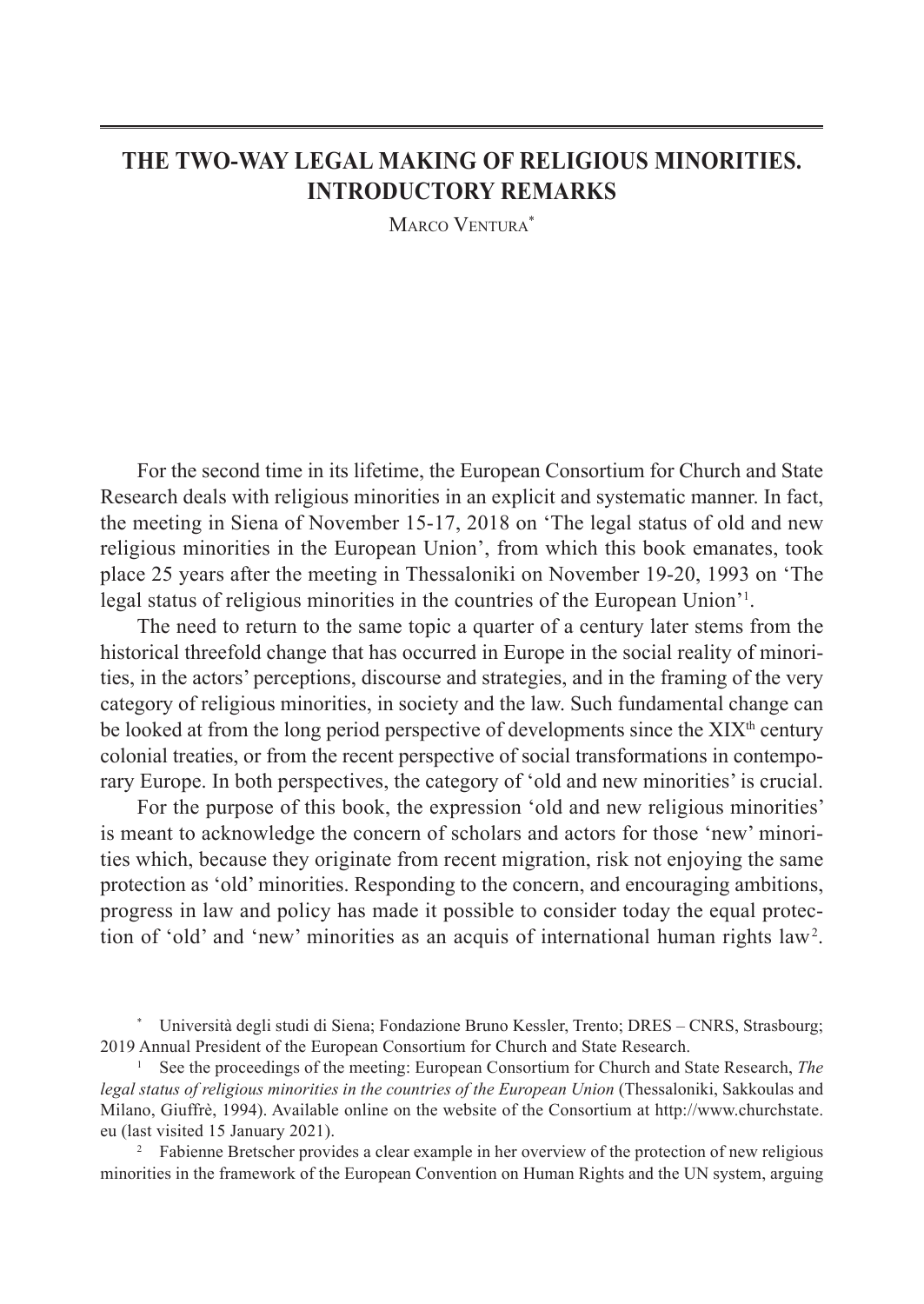Such a conventional understanding whereby 'new minorities' are identified with minorities originated by recent migration, and positing their entitlement to equal rights with 'old minorities', and with majorities, is the starting point for the presentations collected here.

Contributors to this book are equally aware that such conventional understanding of 'old and new religious minorities' could warrant inaccurate interpretations, especially when the migration factor is isolated and amplified, when the fluidity of religion is not fully acknowledged, and when recent change within historical minorities and majorities is ignored<sup>3</sup>.

Indeed, 'new minorities' cannot be reduced only to those minorities which result from recent migration and migration itself needs to be relativized and seen in its interaction with other factors. Inspiring this book is the realization that 'new minorities' are far more complex and multiple than their conventional understanding, if not challenged and updated, might suggest<sup>4</sup>. Also inspiring is the observation that majorities are much less 'majority' (in perceptions if not in numbers), and 'old minorities' are much 'newer' than certain actors and experts could think.

In addition to minorities stemming from recent migration, it is possible to identify at least three further 'new minorities', variously associated with both migration and religion<sup>5</sup>. First, 'new minorities' can emerge from communities sharing other common denominators than culture, ethnicity and geography, and can have a very different origin than recent migration, as eloquently witnessed, for example, by the LGBT community and the humanist community, which can now see themselves as

4 In particular, the conventional definition of 'new religious minorities' as stemming from recent migration is very problematic because of the inherently vague, and possibly misleading nature of the two defining factors. With regard to the time frame, how 'recent' should 'recent' migration be, considering that the United Nations referred to recent migration as a factor in the definition of minorities already in the 1980s? Also, how should we understand migration in the time of globalisation?

that so far the United Nations Human Rights Committee has proved a better protective institution for new minorities than the European Court of Human Rights. See F. Bretscher, *Protecting the religious freedom of new minorities in international law* (Abingdon, Routledge, 2019).

<sup>3</sup> Roberta Medda Windischer underlines the need for an updated understanding of old and new minorities, stressing the importance of equal protection, and inviting to go 'beyond the old/new minority dichotomy'; see R. Medda-Windischer, 'The Nexus between Old and New Minorities', in *Junge Wissenshaft im Öffentlichen Recht*, 6 October 2017, online at https://www.juwiss.de/108-2017/ (accessed 15 January 2021). See for further background R. Medda-Windischer, *Old and New Minorities: Reconciling Diversity and Cohesion. A Human Rights Model for Minority Integration*, (Baden-Baden, Nomos, 2009); and for an updated approach R. Medda-Windischer, C. Boulter, T. H. Malloy (eds.), *Extending Protection to Migrant Populations in Europe. Old and New Minorities* (Abingdon, Routledge, 2019).

<sup>5</sup> I have presented the three cases at the European Academy of Religion, in my (unpublished) paper on 'New majorities and minorities. The impact of/on religion or belief', in the panel on 'Freedom to Believe or not to Believe. New Directions of Belief. The Religious Pluralism in Europe', Bologna, 21 June 2017.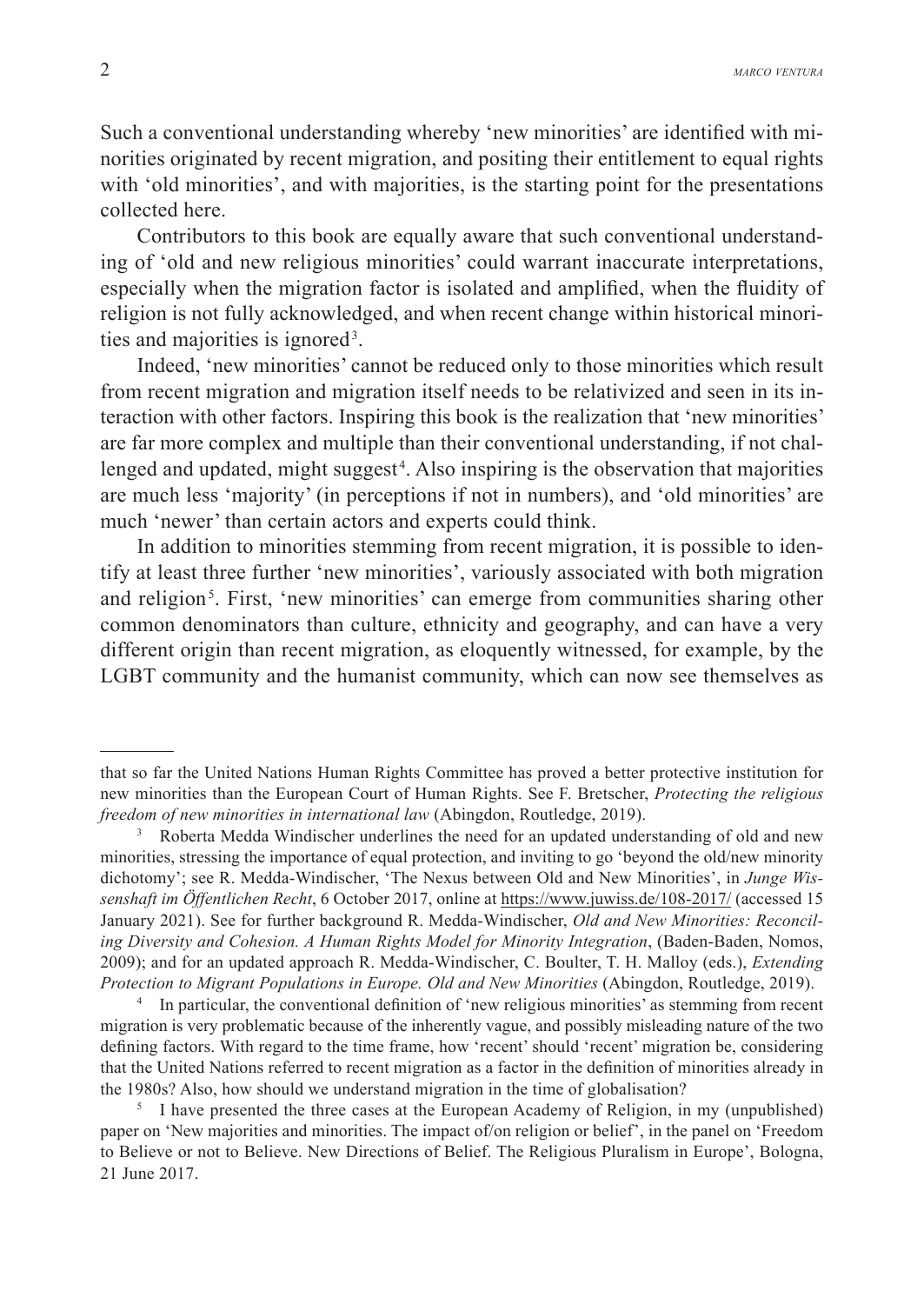'new minorities' in the context of emerging gender-based and/or non-religion-based agendas and rights. Second, 'new minorities' can coincide with 'old majorities'. Because secularisation has hit hard in the ranks of Christian majorities, or because legal reforms in sensitive areas such has same-sex marriage have disenfranchised portions of them, or simply because a multi-cultural, impoverished and vulnerable European society is experienced by many as a dramatic departure from the past, members of the 'old majority' can now feel they themselves form a 'new minority', possibly one committed to re-Christianising Europe and/or defending its Christian identity and culture. Third, 'old minorities' can be considered as 'new minorities'. Because they are faced with renewed hostility, as for the Jewish community, or with strong competition from 'new minorities', as for historical minority Christian communities challenged by more lively African, Asian or Latino groups of their own faith, 'old minorities' might feel they are becoming a 'new minority' as well, or at least a 'new' 'old minority'.

The conventional 'new minorities' originated from recent migration, as well as the unconventional 'new minorities' – and amongst them the three kinds illustrated above (agenda/rights based, former majorities, 'new' old minorities) – all point at a large range of reasons why actors come to see and present themselves as a minority (possibly combining, as indicated in the emerging category of multiple minorities). Paramount is the intermingling of objective and subjective reasons, and the varying degree to which the subjective sphere is understood as dependent or independent from the free will of the individual<sup>6</sup>. When combining in the trajectory of the individuals and the groups, objective and subjective reasons grounding the identification with a minority religion nourish expectations and strategies. Hence self-identification can be used to express different feelings – from anxiety to pride – as well as to articulate an agenda and pursue a goal. Since this is not possible without actively resorting, or being passively exposed to the law, the social complexity of living minorities is intimately interconnected with the no less complex experience of the law.

The interaction of the social and the legal dimension of minorities is bidirectional. On the one hand, minorities frame the law through their claims and the correlated arguments and actions. Therefore the very legal definition of minorities, and the resulting status, is the product of who and what minorities are, and intend to be in society. On the other hand, the law frames minorities by granting its symbolic and

6 The contrast between religious belonging by revocable individual choice or by irrevocable transmission from the family, group and society is presented as key for contemporary, global law and religion in S. Ferrari, 'Law and religion in a secular world: a European perspective, in (2012) 14 3 *Ecclesiastical Law Journal*, pp. 355-370. With regard to contemporary developments in the Protestant church, the same paradigm is studied in M. Ventura, 'Faith vs. Identity. The Protestant Factor in Contemporary European Freedom of religion or Belief', in H. Schilling and S. Seidel Menchi (eds.), *The Protestant Reformation in a Context of Global History. Religious Reforms and World Civilizations* (Bologna, il Mulino and Berlin, Duncker & Humblot, 2017) pp. 193-209.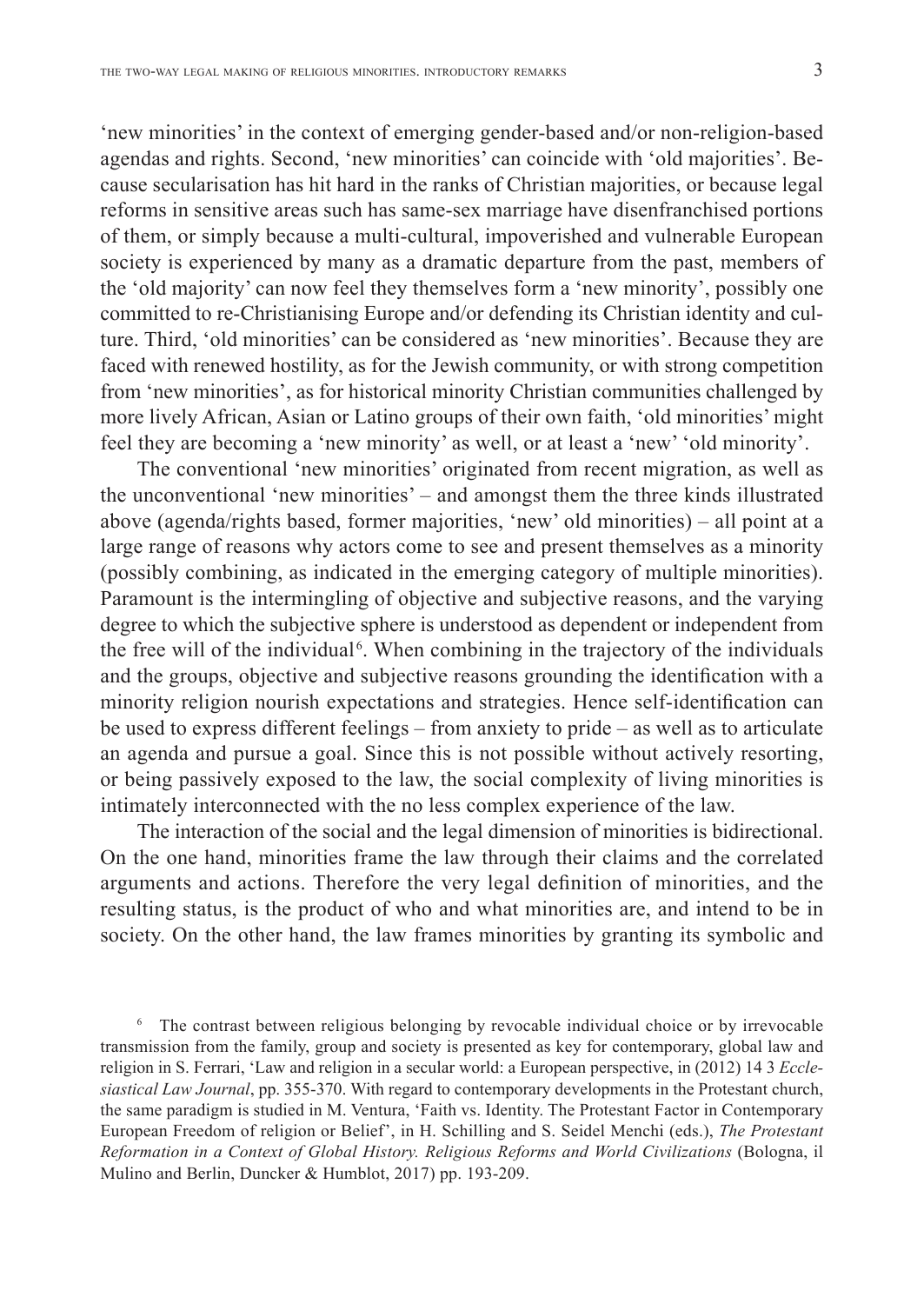practical benefits under the inescapable condition that actors adjust to its conceptual and procedural constraints. As a result, the more minorities expect from the law, and the more they consequently engage with the legal infrastructure, the more they are forced to be moulded accordingly.

In the two-way legal making of religious minorities, these resort to the law because of their power to shape it, and because of the power of the law to shape them, hopefully to their advantage. Logically distinct, the two movements are simultaneous, and inextricable. While needing the law to advance their agenda, pursue their goals and protect and promote their rights, minorities need to engage in a process through which they make the law while being made by the law. Considered in its multifaceted reality, such bidirectional, two-way process is open to a variety of outcomes. In the face of the ambition to get as much as possible through the category of minorities in terms of equality-based and diversity-based status, equality and diversity are not as easy to achieve, and reconcile on the ground as they are in documents 7. A win win outcome is thus far from granted, especially as individuals and communities might have conflicting visions and interests, based on which the very assessment of what is 'a win' could be extremely variable.

Religious actors know this only too well. Faced with the growing commitment of the human rights community to minority rights, rooted in the faith that the rationale, mechanisms and implementation of minorities protection do no harm to the agenda of equality and enhance the agenda of diversity, authoritative religious leaders have voiced their worries. In the Abu Dhabi document of 4 February 2019 on 'Human fraternity for world peace and living together'<sup>8</sup>, Pope Francis and the Grand Imam of Al-Azhar Ahmad Al-Tayyeb declared: 'The concept of *citizenship* is based on the equality of rights and duties, under which all enjoy justice. It is therefore crucial to establish in our societies the concept of *full citizenship* and reject the discriminatory use of the term *minorities* which engenders feelings of isolation and inferiority. Its misuse paves the way for hostility and discord; it undoes any successes and takes away the religious and civil rights of some citizens who are thus discriminated against' (italics in the original online).

While not consisting in a wholesale rejection of the social and legal category of minorities, the caveat is a powerful reminder that the equality communities seek while advancing their diversity might be better served, depending on the circumstances,

<sup>7</sup> For a development of this argument see M. Ventura, 'Religious pluralism and human rights in Europe. Equality in the regulation of religion', in M. L. P. Loenen and J. E. Goldschmidt (eds.), *Religious pluralism and human rights in Europe: where to draw the line?* (Antwerpen-Oxford, Intersentia, 2007) pp. 119-128.

<sup>&</sup>lt;sup>8</sup> See the document on the website of the Holy See at www.vatican.va (last visited 15 January 2021). Also see my interview to the Grand Imam in M. Ventura, 'Famiglia, gay. L'Occidente sbaglia', in *Corriere della Sera / La Lettura*, 1 March 2020, p. 9.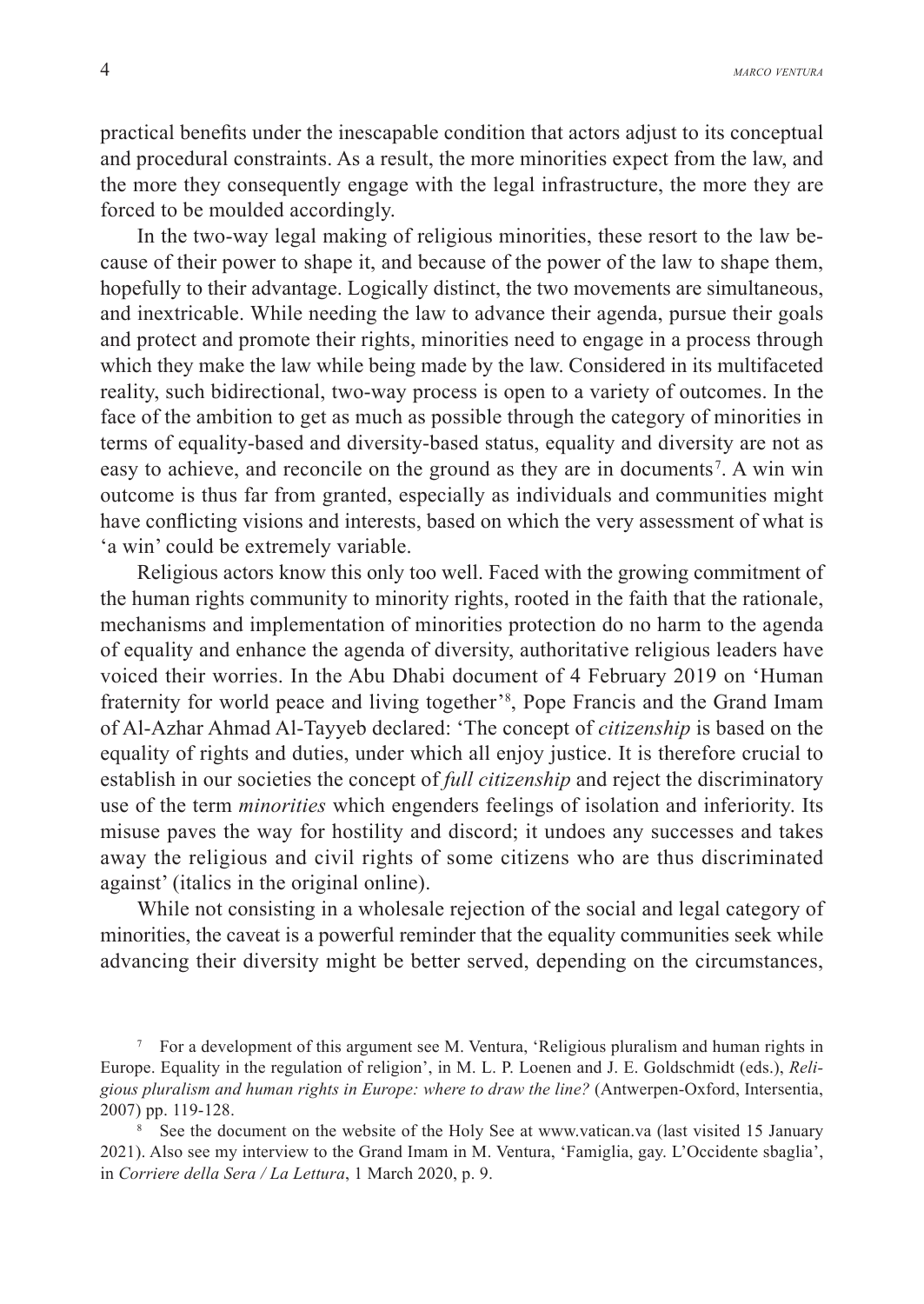by other categories and mechanisms than those of 'minority', 'minority rights' and 'minority protection'. If the contrast between the 'equality of rights and duties' of 'full citizenship' and the status coming with the minority label is so problematic, it is not necessarily because the category of minority as such is irredeemably flawed. However, if the category elicits such a concern in Pope Francis and the Grand Imam Al-Tayyeb, there is something about it to be reconsidered, a challenge which cannot be avoided by simply putting all the blame for the shortcomings of the category on its discriminatory misuse<sup>9</sup>.

Legal experts are particularly well-placed to discern implications and opportunities of the two levels at stake with legal definitions. They are aware of the role of formulations, and the forging of reality through the language, categories and concepts of the law 10. They are no less aware of the complexities the legal machinery consists of, the distance between the theory and the practice, and the intricacies of the law in action. Both abstract law and real law, the law in the book and the law in the actors' hands are crucial when it comes to labelling individuals and groups as minorities, be this of their own making, or to the initiative of third agents. This is particularly true in the laboratory of the European Union<sup>11</sup>, where supranational law is experimented to an unprecedented degree, and a multi-level system is being created through the integration of international human rights law, domestic law, local law, court cases including rulings from the courts of Strasbourg and Luxembourg, soft law measures, policy documents and projects, and even religious laws 12.

Key to the impact of the system on religious minorities, is the articulation of their category, and legal definition, with the category and legal definition of 'churches and religious associations or communities' and 'philosophical and non-confessional

9 This comment is rooted in my analysis of equality, diversity, minorities and citizenship in M. Ventura, 'La dimensione religiosa della cittadinanza nello spazio mediterraneo', in F. Alicino (a cura di), *Cittadinanza e religione nel Mediterraneo. Stato e confessioni nell'età dei diritti e delle diversità* (Napoli, Editoriale scientifica, 2017) pp. 57-101.

<sup>10</sup> For this point, see the analysis of the formula 'freedom of religion or belief', in M. Ventura, 'The Formula «Freedom of Religion or Belief» in the Laboratory of the European Union', in (2020) 23 *Studia z Prawa Wyznaniowego*, pp. 7-53.

<sup>11</sup> For the expression 'laboratory' as an appropriate descriptor of the interaction of law and religion in EU law, see M. Ventura 'Diritto e religione in Europa: il laboratorio comunitario', in (1999) 30 4 *Politica del diritto*, pp. 577-628. Two years later, the concept of the EU laboratory was central in M. Ventura, *La laicità dell'Unione europea* (Torino, Giappichelli, 2001). Bérengère Massignon later resorted to the same expression in her overview on religion in the European construction. See B. Massignon, *Des dieux et des fonctionnaires. Religions et laïcités face au défi de la construction européenne* (Rennes, Presses Universitaires de Rennes, 2007) p. 10 and pp. 17-21.

<sup>12</sup> For an overview, see M. Ventura, 'Non discrimination and protection of diversity and minorities' in G. Amato, E. Moavero-Milanesi, G. Pasquino and L. Reichlin (eds.), *The History of the European Union. Constructing Utopia* (Oxford, Hart, 2019) pp. 239-255.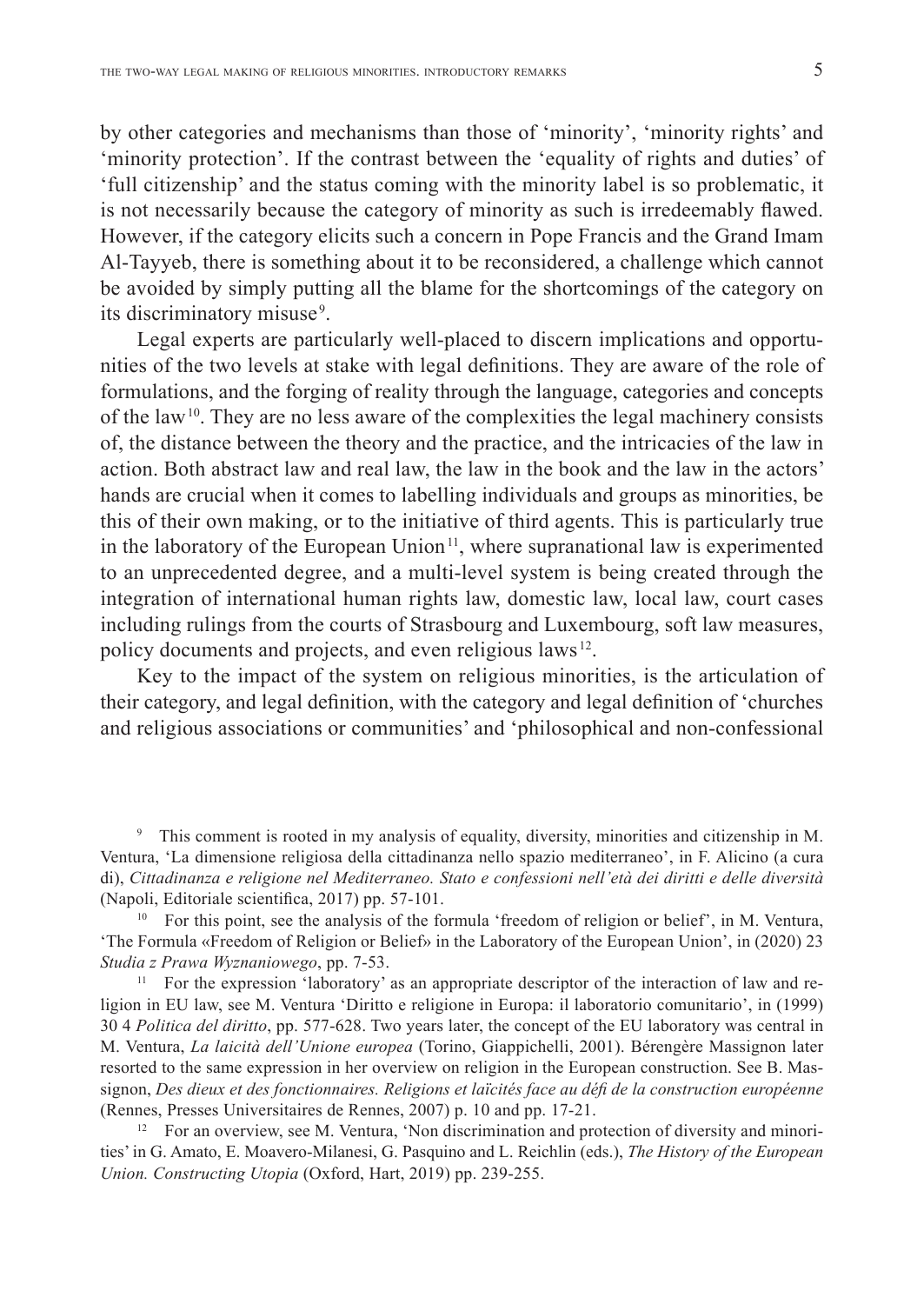organisations' in EU law, and with the equivalent categories in EU members states. 13 Church and state and law and religion scholars have a distinct capacity and responsibility to describe such articulation and to prescribe how it should evolve. If this implies creative reinterpretation of principles such as establishment, neutrality and separation, legal pluralism, cooperation and accommodation, it also presents the church and state and law and religion community, in partnership with legal scholars and social scientists, with the unique opportunity to develop the heritage and instruments of European research and policy in the domain.

In this regard, as a venture with an Italian heart, this project could not but capitalise on the legacy of Italian legal scholarship. Building on the post WWII commitment of the Italian people to the European integration process and the peaceful development of the international community, in many ways Italian scholars have been crucial in the forging of European and international human rights law in general and in the protection of freedom of religion or belief, and religious minorities, in particular. To mention just a few brilliant examples marking European law in the  $XX^{\text{th}}$  century, in 1901 Francesco Ruffini authored the first modern history of religious freedom, in 1917 Santi Romano was the early proponent of legal pluralism and the virtue of coordination between the law of the land and religious legal systems, in 1967 Francesco Margiotta Broglio was the first European scholar to highlight the revolutionary potential of the European Convention on Human Rights and its Court in the area of religious freedom, and in 1979 Francesco Capotorti contributed a capital Report on minority rights for the United Nations 14. This book is built on such legacy, and the more recent effort of the Italian experts who figured amongst the founding fathers of the Consortium.

 $\star$ 

The structure of this research, and book, is shaped after the terms of reference produced in March 2018, with the fundamental inputs of Daniele Ferrari 15 the wisdom of Silvio Ferrari, the supervision of the Executive Committee of the Consortium, and

<sup>13</sup> This formulation is borrowed from article 17 of the Treaty on the functioning of the Union. See M. Ventura, 'L'articolo 17 TFUE come fondamento del diritto e della politica ecclesiastica dell'Unione europea', in (2014) 22/2 *Quaderni di diritto e politica ecclesiastica*, pp. 293-304.

<sup>14</sup> See F. Ruffini, *Religious liberty* (New York, NY, Putnam, 1912), ed. or. *La libertà religiosa: storia dell'idea* (Torino, Bocca, 1901); S. Romano, *The legal order* (Abingdon, Routledge, 2017), ed. or. *L'ordinamento giuridico. Studi sul concetto, le fonti e i caratteri del diritto* (Pisa, Mariotti, 1917); F. Margiotta Broglio, *La protezione internazionale della libertà religiosa nella Convenzione europea dei diritti dell'uomo* (Milano, Giuffrè, 1967); F. Capotorti, *Study on the rights of persons belonging to ethnic, religious and linguistic minorities* (Geneva, UN, 1979).

15 For the wider research of Daniele Ferrari on the topic, see D. Ferrari, *Il concetto di minoranza religiosa dal diritto internazionale al diritto europeo. Genesi, sviluppo e circolazione* (Bologna, il Mulino, 2019).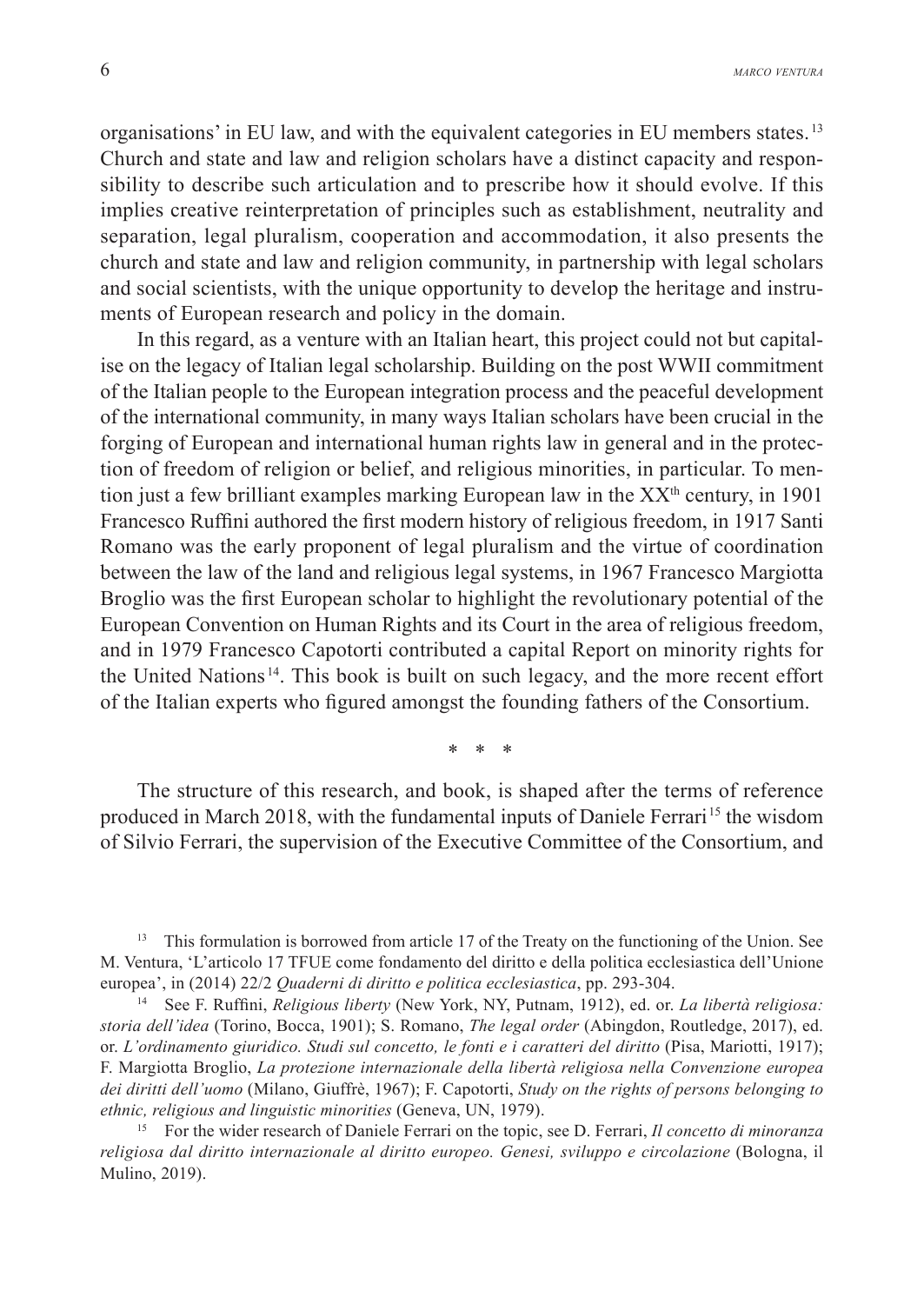published below. While articulating an approach conscious of both the bidirectional interaction of society and the law and the two-way legal making of religious minorities, the terms have offered the authors a common frame, meant to facilitate exchange and comparison, and encourage variations. Respecting the bilingual custom of the Consortium, terms of reference are also available in French as a grille thématique.

The book is opened by a cross-country section devoted to international and European perspectives. Also reflecting the 19 national reports drafted on the basis of the terms of reference, and now transformed into chapters for the purpose of this volume, the five chapters of this section are focused on the law and religion perspective, social and legal change, the legal definition, the EU law and policy, and the mapping of international and European instruments.

In the following sections, each of the 19 chapters presents a country case and develops a report initially presented and discussed at the Siena meeting in November 2018. These chapters are regrouped in three geography-based sections: Southern and Western Europe; Central and Eastern Europe; Northern Europe. Geography is not neutral and the identification of countries with one area or another is not always obvious. Nonetheless, it was helpful to have countries ranged in some order, and geography seemed the least arbitrary. Within the three geography-based sections, chapters are in alphabetical order, according to the name of the relevant country.

The authors of this book are solely responsible for the published content of their chapters. The views expressed in the chapters do not necessarily correspond to the views of the editor.

\* \* \*

Amongst the many who have contributed to this project and book, I wish to express my gratitude to Daniele Ferrari for his constant support, to Silvio Ferrari for the guidance and the dialogue with his 'Atlas of religious minorities rights' project, to Miguel Rodriguez Blanco for his relentless assistance, and to Isotta Rossoni for the help with linguistic revision and editing. Special thanks to the contributors for their commitment and patience, and to the fellow members of the Consortium for their companionship and trust. Special thanks to Università degli studi di Siena, in particular to the Dipartimento di Giurisprudenza and Roberta Lelli, Violante Pirotta and Antonia Del Vecchio, to Fondazione Bruno Kessler di Trento, in particular the Centre for religious studies, and to the Italian religious organizations which have contributed financially and beyond.

As this book is the result of the European Union Jean Monnet project *Boosting European Security Law and Policy: Focus on flows of migrants, data security and movement of capitals* (BESEC), and the Italian Ministry for University and Research PRIN project *Representing religious diversity in Europe: past and present & features* (REREDIEU), I also wish to thank the colleagues partnering in those projects, at Università degli studi di Siena and elsewhere, for their stimulating contribution.